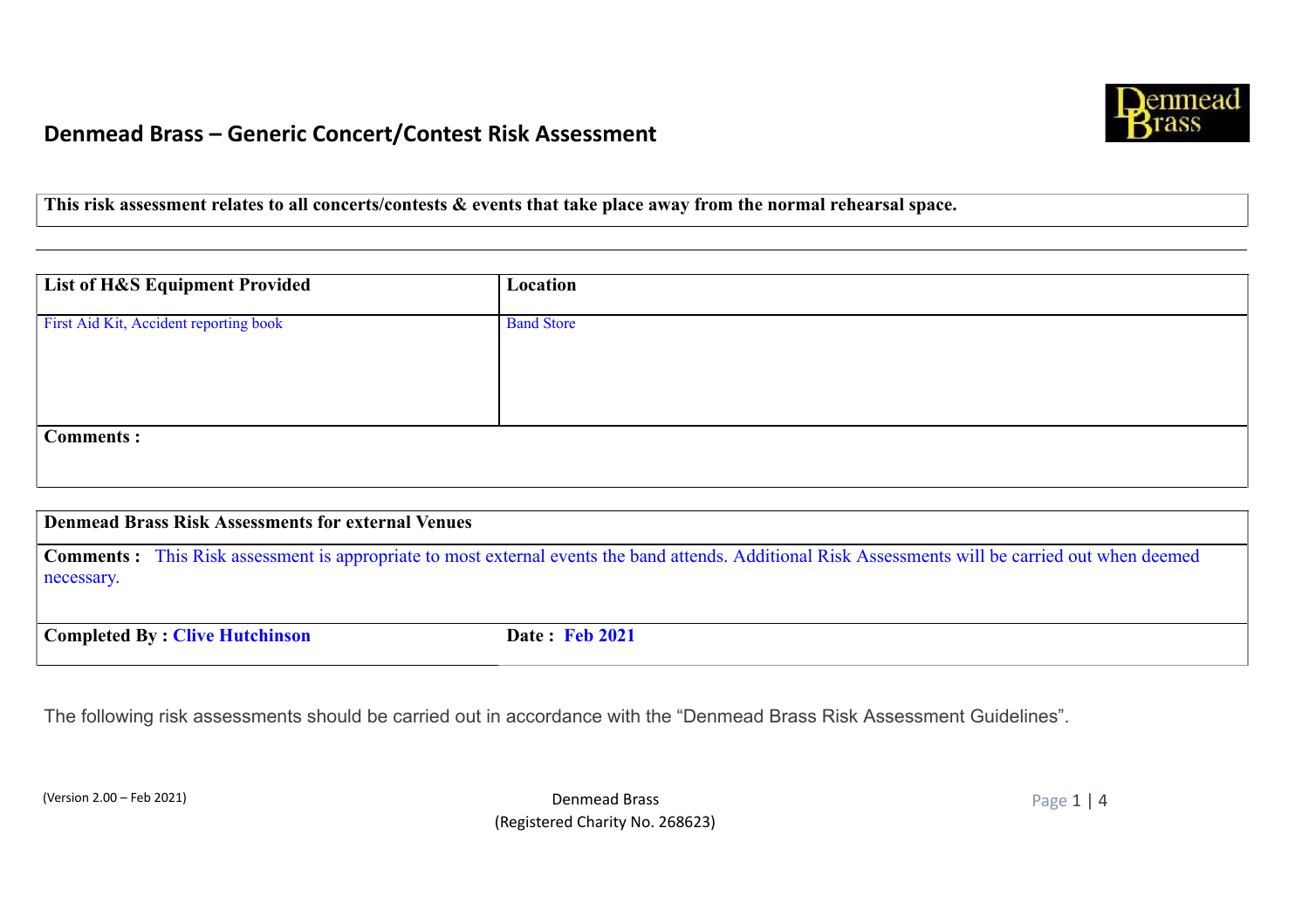

| List Associated Activities and who they affect:                   | List Associated Risks: |
|-------------------------------------------------------------------|------------------------|
| Transportation of equipment to from venues -Band members          | (see table below)      |
| Setup of Band & Public seating – Band Members/Venue<br>Providers. |                        |
| Bands Performance – Band members $\&$ members of the public       |                        |
| Interval Refreshments - Band members & members of the public      |                        |
|                                                                   |                        |

| <b>Hazard and Potential Effect</b>    | <b>Risk Rating</b> |            | <b>Current Control Measures</b>                 | <b>Further Measures</b>                       |
|---------------------------------------|--------------------|------------|-------------------------------------------------|-----------------------------------------------|
|                                       | Severity           | Likelihood |                                                 |                                               |
| Injuries from carrying heavy/large    |                    |            | Large instrument cases & equipment are          | H&S Guidance document to be issued to members |
| equipment to / from venue. Injuries   |                    |            | fitted with wheels. Members are responsible     |                                               |
| from moving and handling              |                    |            | for their own safety travelling to and from the |                                               |
| equipment.                            |                    |            | venue.                                          |                                               |
| Equipment Storage, danger of items    |                    |            | Limited number of Band members carry out        | H&S Guidance document to be issued to members |
| falling, or moving when being         |                    |            | this activity and are experienced at            |                                               |
| transported                           |                    |            | moving/transporting such equipment.             |                                               |
| Traffic/crossing roads on way to/     |                    |            | Members are responsible for their own safety    | H&S Guidance document to be issued to members |
| from venue. Traffic in car parks      |                    |            | travelling to and from the venue.               |                                               |
| limited visibility when carrying      |                    |            |                                                 |                                               |
| large equipment over roads to / from  |                    |            |                                                 |                                               |
| venues and in poor visibility such as |                    |            |                                                 |                                               |
| engagements at night                  |                    |            |                                                 |                                               |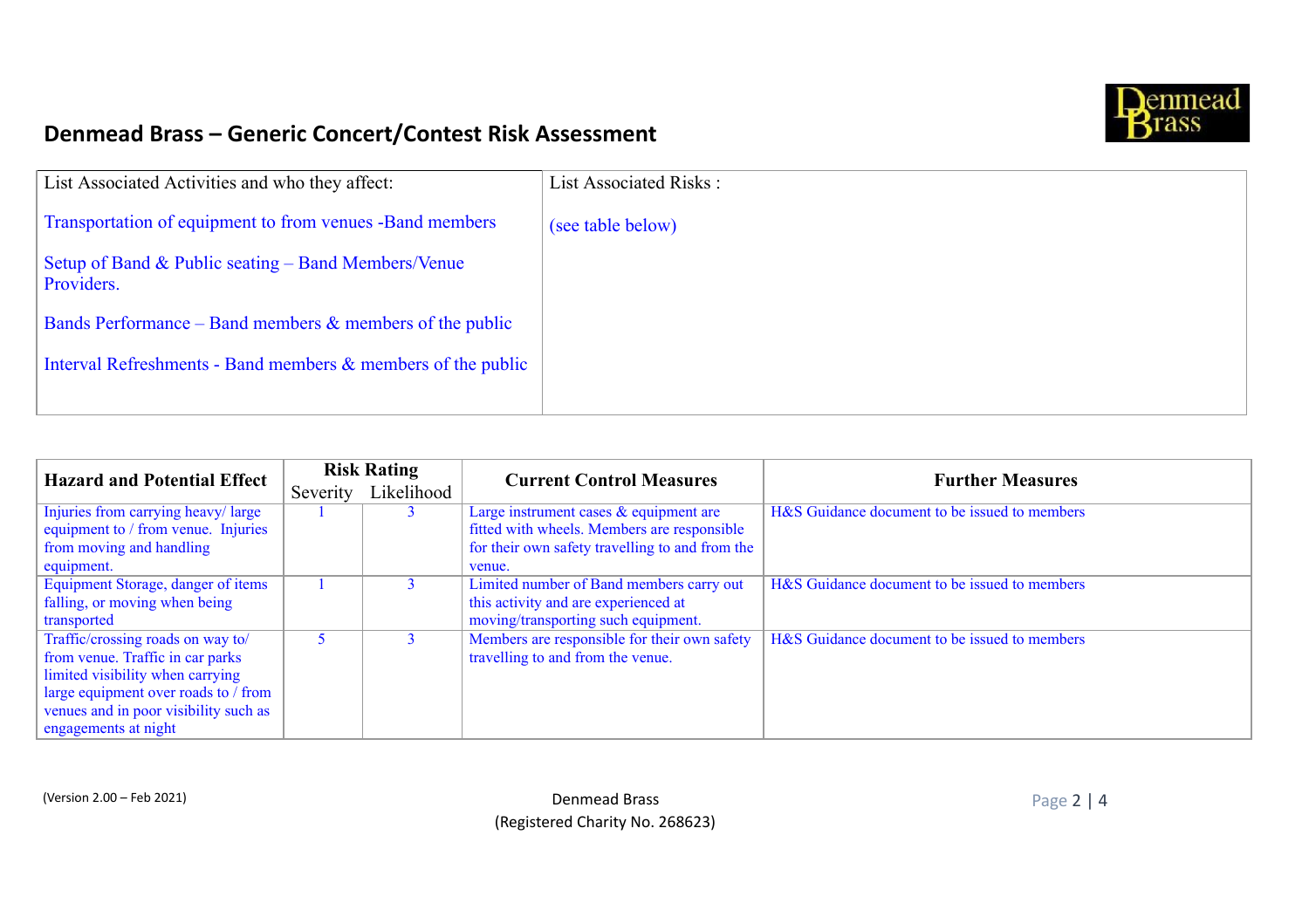

| Injuries from manual handling of<br>chairs / setting out chairs. Injuries<br>from stacking of chairs. |                | $\overline{3}$ | Move chairs in a sensible manner and a<br>reasonable number at a time, using a wheeled<br>trolley where applicable. Stack chairs no<br>more than 4 high or as appropriate to the<br>venue.                                                               | H&S Guidance document to be issued to members                                                                                 |
|-------------------------------------------------------------------------------------------------------|----------------|----------------|----------------------------------------------------------------------------------------------------------------------------------------------------------------------------------------------------------------------------------------------------------|-------------------------------------------------------------------------------------------------------------------------------|
| Trip hazards such as music stand<br>legs, equipment cases.                                            |                | $\overline{2}$ | Stands to be erected properly and placed<br>appropriately to allow safe walkway for band<br>members. Equipment cases to be securely<br>and safely stowed away maintaining clear<br>walkways/ fire exits.                                                 | Include in members H&S guidance document                                                                                      |
| Slippery surfaces causing people to<br>fall                                                           | $\overline{2}$ | $\overline{2}$ | Members to use cloths/towelling to absorb<br>water from Instruments, floor to be checked<br>& wiped if required at end of concert.                                                                                                                       | Include in members H&S guidance document                                                                                      |
| Loud noise.                                                                                           |                | $\mathbf{3}$   | Band members to be arranged an appropriate<br>distance from the bells of other instruments<br>as per approved band formation/layout.<br>Conductor to wear ear protection as<br>appropriate. Audience to be positioned at<br>least 1m away from the band. | Consider purchase of blast screen(s), advice members on use of musical<br>ear-plugs. Include in members H&S guidance document |
| <b>Interval Refreshments</b>                                                                          |                | 3              | The band has several members and<br>volunteers that are experienced at providing<br>refreshments to the public.                                                                                                                                          | Include details in members H&S guidance document.                                                                             |
| Stranger danger / unknown adults,<br>Vulnerable members become<br>separated from the group/lost.      |                | $\overline{2}$ | Vulnerable band members appropriately<br>supervised by CRB/DBS checked staff.                                                                                                                                                                            | <b>Include in bands safe guarding documents</b>                                                                               |
| Sudden/ serious illness such as heart<br>attacks, stroke, severe reaction to<br>bee stings etc.       | $\overline{5}$ | $\overline{2}$ | Trained First Aider normally in attendance,<br>First Aid kit available.                                                                                                                                                                                  | First Aid policy to be issued, additional first aider to be trained, procedure<br>for emergency contacts to be established    |
| Inclement weather on outdoor<br>engagements resulting in illness or                                   |                | $\mathbf{3}$   | Members advised at rehearsals prior to event<br>to wear clothing appropriate for the weather<br>such as jackets/ hats/ gloves. They are also                                                                                                             | Include in members H&S guidance document                                                                                      |